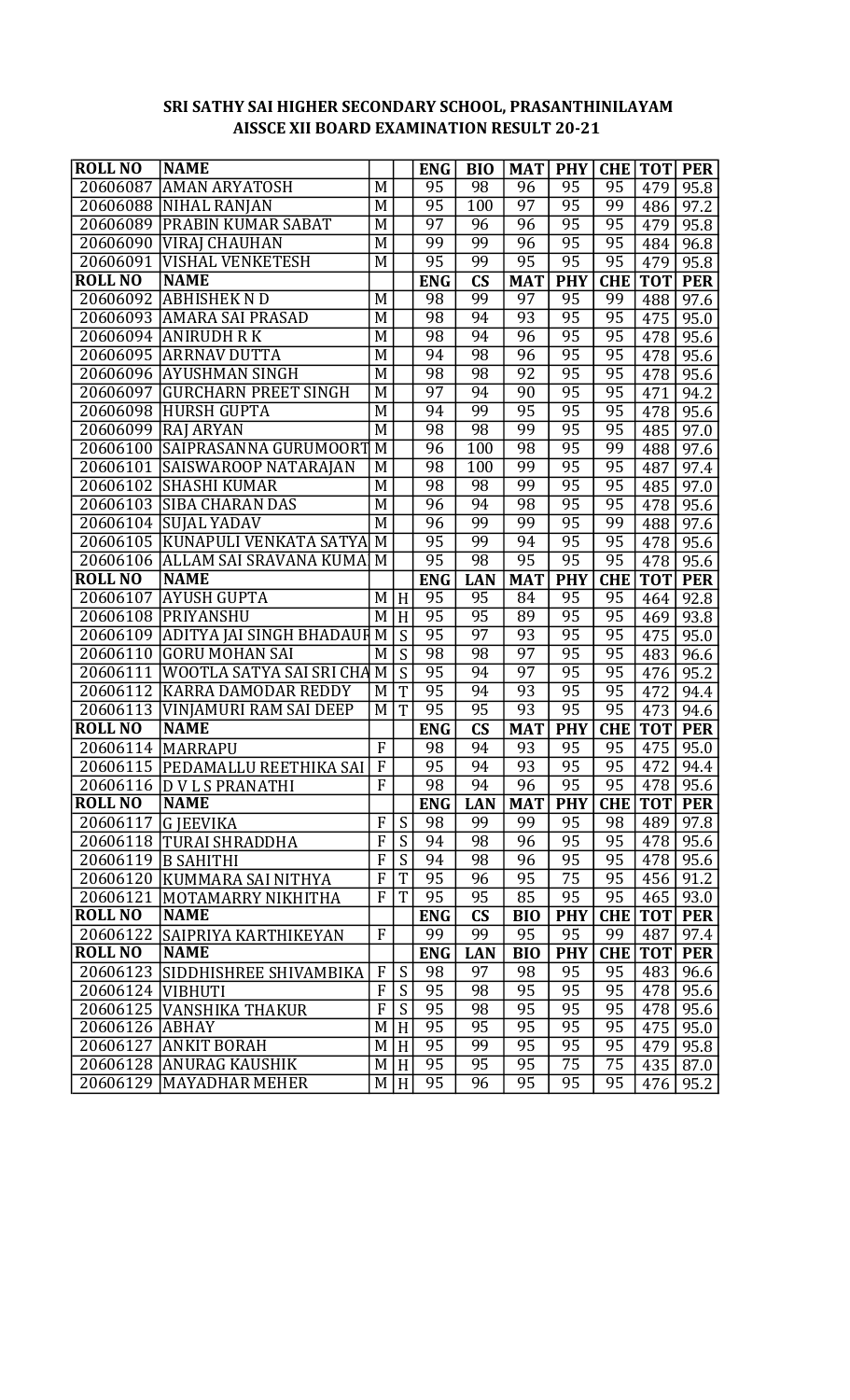|                | 20606130 B AJAYSRI SHETTY        | M              | S                     | $\overline{97}$ | 98                     | 98              | $\overline{95}$ | 95              | 483        | 96.6       |
|----------------|----------------------------------|----------------|-----------------------|-----------------|------------------------|-----------------|-----------------|-----------------|------------|------------|
| 20606131       | <b>AUM SATHYAM</b>               | M              | S                     | 98              | 98                     | 97              | 95              | $\overline{95}$ | 483        | 96.6       |
| 20606132       | <b>K CHAITHANYANANDA</b>         | $\overline{M}$ | S                     | 93              | 94                     | 94              | 95              | 95              | 471        | 94.2       |
| 20606133       | <b>BUGGA ROHAN RAYAL</b>         | $\overline{M}$ | $\overline{S}$        | 95              | 94                     | $\overline{95}$ | 95              | 95              | 474        | 94.8       |
| 20606134       | RATNAKARAM SAI SARVAJIT          | $\overline{M}$ | $\overline{S}$        | 95              | 94                     | 99              | 95              | 95              | 478        | 95.6       |
| 20606135       | <b>MINDI S S ABHIRAM</b>         | M              | S                     | 94              | 94                     | 99              | $\overline{95}$ | 95              | 477        | 95.4       |
| 20606136       | <b>KOMARAGIRI SAI SREEVATS</b>   | $\overline{M}$ | $\overline{S}$        | 95              | 98                     | 95              | $\overline{95}$ | $\overline{95}$ | 478        | 95.6       |
| 20606137       | M SHANMUKHA SATYA SRIK           | M              | $\overline{S}$        | 95              | 98                     | 99              | $\overline{95}$ | 95              | 482        | 96.4       |
| 20606138       | <b>VISHWAJEET SINGH</b>          | M              | $\overline{S}$        | 95              | 96                     | $\overline{97}$ | 95              | $\overline{95}$ | 478        | 95.6       |
| 20606139       | <b>MALIPEDDI NAGA SHIVA</b>      | M              | $\overline{T}$        | 95              | 96                     | 95              | 95              | 95              | 476        | 95.2       |
| 20606140       | KOLLEPARA SAI VAMSI MAN          | $\overline{M}$ | $\overline{T}$        | 95              | 96                     | 95              | 95              | 95              | 476        | 95.2       |
| 20606141       | <b>BODAVULA VENKATA KART</b>     | M              | $\overline{T}$        | 96              | $\overline{97}$        | 95              | 95              | 95              | 478        | 95.6       |
| <b>ROLL NO</b> | <b>NAME</b>                      |                |                       | <b>ENG</b>      | <b>BS</b>              | <b>MAT</b>      | <b>ACC</b>      | <b>ECO</b>      | <b>TOT</b> | <b>PER</b> |
| 20606142       | <b>ASHWIN PL</b>                 | M              |                       | $\overline{95}$ | 95                     | 96              | 95              | 98              | 479        | 95.8       |
| 20606143       | <b>GUNTUR KAUSHIK</b>            | M              |                       | $\overline{95}$ | $\overline{75}$        | $\overline{75}$ | 95              | 95              | 435        | 87.0       |
| 20606144       | <b>KAUSHIK SINGHANIA</b>         | $\overline{M}$ |                       | 95              | 98                     | 96              | 99              | 99              | 487        | 97.4       |
|                | 20606145 KUSH JITENDRA KEDIA     | $\overline{M}$ |                       | 95              | $\overline{95}$        | 96              | 95              | 98              | 479        | 95.8       |
| 20606146       | SUGGALA NARASIMHA NADI           | $\overline{M}$ |                       | 95              | $\overline{95}$        | 95              | 95              | 99              | 479        | 95.8       |
| 20606147       | <b>NIKHIL SREENIVAS</b>          | M              |                       | 98              | $\overline{95}$        | $\overline{75}$ | 95              | $\overline{95}$ | 458        | 91.6       |
| 20606148       | <b>P NITHIN THEJA</b>            | M              |                       | 98              | $\overline{95}$        | 96              | $\overline{95}$ | 95              | 479        | 95.8       |
|                | 20606149 K OMKAR REDDY           | M              |                       | 97              | 94                     | 96              | $\overline{95}$ | $\overline{97}$ | 479        | 95.8       |
| 20606150       | A SAGAR KUMAR NAYAK              | $\overline{M}$ |                       | 95              | 96                     | 96              | 95              | $\overline{97}$ | 479        | 95.8       |
| 20606151       | <b>CHINTHAKAYALA SAI YASHV</b>   | M              |                       | 95              | 95                     | 95              | 95              | 99              | 479        | 95.8       |
| 20606152       | <b>K SARVABOUMA REDDY</b>        | $\overline{M}$ |                       | 98              | $\overline{95}$        | 96              | 95              | 99              | 483        | 96.6       |
| <b>ROLL NO</b> | <b>NAME</b>                      |                |                       | <b>ENG</b>      | <b>LAN</b>             | <b>MAT</b>      | <b>ACC</b>      | <b>ECO</b>      | <b>TOT</b> | <b>PER</b> |
| 20606153       | <b>GORTHIPALLI DHIRAJ KUMA M</b> |                | $\overline{\text{T}}$ | 95              | 94                     | 83              | 95              | 95              | 462        | 92.4       |
| 20606154       | <b>MANVENDRA MANOJ PATIL</b>     | M              | H                     | 95              | 95                     | $\overline{75}$ | 95              | 94              | 454        | 90.8       |
| <b>ROLL NO</b> | <b>NAME</b>                      |                |                       | <b>ENG</b>      | <b>INFO</b>            | <b>MAT</b>      | <b>ACC</b>      | <b>ECO</b>      | <b>TOT</b> | <b>PER</b> |
| 20606155       | <b>GAJULA BRIJESH MUKUNDA</b>    | $\overline{M}$ |                       | 95              | 98                     | $\overline{81}$ | 95              | 95              | 464        | 92.8       |
| 20606156       | <b>CHERUVU KETHAN REDDY</b>      | $\overline{M}$ |                       | 98              | 99                     | $\overline{87}$ | $\overline{95}$ | 99              | 478        | 95.6       |
| 20606157       | <b>SAICHARAN K BHASKER</b>       | M              |                       | 95              | 94                     | $\overline{75}$ | 95              | $\overline{51}$ | 410        | 82.0       |
| 20606158       | PATLOLA SHAILESH KUMAR           | $\overline{M}$ |                       | 95              | 98                     | 83              | 95              | 95              | 466        | 93.2       |
| <b>ROLL NO</b> | <b>NAME</b>                      |                |                       | <b>ENG</b>      | $\mathbf{C}\mathbf{S}$ | <b>MAT</b>      | <b>ACC</b>      | <b>ECO</b>      | <b>TOT</b> | <b>PER</b> |
|                | 20606159 UDEESHA AGARWAL         | $\overline{F}$ |                       | 95              | 99                     | 96              | 95              | 98              | 483        | 96.6       |
| 20606160       | <b>SAI SRUTHI S</b>              | $\overline{F}$ |                       | 99              | 94                     | 86              | 95              | 97              | 471        | 94.2       |
| 20606161       | DEEKONDA GURUPRIYAA              | $\overline{F}$ |                       | 95              | 94                     | 96              | 95              | 97              | 477        | 95.4       |
| <b>ROLL NO</b> | <b>NAME</b>                      |                |                       | <b>ENG</b>      | <b>LAN</b>             | <b>MAT</b>      | <b>ACC</b>      | <b>ECO</b>      | <b>TOT</b> | <b>PER</b> |
| 20606162       | <b>SAI SUJANA P</b>              | F              | S                     | 97              | 97                     | 97              | 95              | 97              | 483        | 96.6       |
|                | 20606163  SALLAGUNTA SUMANA      | F              | S                     | 98              | 98                     | 97              | 95              | 99              | 487        | 97.4       |
| 20606164       | <b>S S UMA SANKARI</b>           | $\overline{F}$ | S                     | 95              | 98                     | 75              | 95              | 98              | 461        | 92.2       |
| 20606165       | K K KRUPA                        | $\overline{F}$ | T                     | 95              | 98                     | 97              | 95              | 98              | 483        | 96.6       |
| 20606166       | KAVURI GREESHMA                  | F              | T                     | 95              | 94                     | 75              | 95              | 99              | 458        | 91.6       |
| <b>ROLL NO</b> | <b>NAME</b>                      |                |                       | <b>ENG</b>      | <b>LAN</b>             | <b>BS</b>       | <b>ACC</b>      | <b>ECO</b>      | <b>TOT</b> | <b>PER</b> |
| 20606167       | <b>KALYANI SONI</b>              | F              | S                     | 96              | 98                     | 99              | 95              | 99              | 487        | 97.4       |
| 20606168       | SAILAKSHMI SRI R                 | F              | $\overline{S}$        | 95              | 94                     | 95              | 75              | 95              | 454        | 90.8       |
| 20606169       | HUNABAD BHANU TEJASWI            | F              | $\overline{S}$        | 95              | 97                     | 95              | 95              | 99              | 481        | 96.2       |
| 20606170       | <b>GADALE AKANKSHA</b>           | F              | S                     | 95              | 94                     | 95              | 51              | 75              | 410        | 82.0       |
| 20606171       | D SAI LALITHA MANI               | $\overline{F}$ | $\overline{S}$        | 95              | 98                     | 95              | 91              | 99              | 478        | 95.6       |
| 20606172       | <b>NANDINI CHHETRI</b>           | $\overline{F}$ | $\overline{S}$        | 95              | 94                     | 95              | 95              | 95              | 474        | 94.8       |
| 20606173       | THOTAPALLI LAKSHMI               | F              | $\overline{S}$        | 75              | 94                     | 75              | 51              | 95              | 390        | 78.0       |
| 20606174       | <b>KRISHNAPURAM SAI</b>          | F              | S                     | 99              | 98                     | 95              | 93              | 98              | 483        | 96.6       |
| 20606175       | P N SAI SMITHA                   | F              | S                     | 95              | 94                     | 95              | 75              | 95              | 454        | 90.8       |
| 20606176       | KOPLE KADAMB                     | F              | S                     | 95              | 94                     | 95              | 75              | 95              | 454        | 90.8       |
| 20606177       | A NAGA SURYA LAKSHMI             | F              | S                     | 95              | 74                     | 95              | 75              | 95              | 434        | 86.8       |
| 20606178       | <b>NIRAL KOUL</b>                | F              | $\overline{S}$        | 95              | 74                     | 95              | 95              | 95              | 454        | 90.8       |
| 20606179       | <b>SAMHITA ABBURI</b>            | F              | $\overline{S}$        | 95              | 74                     | 95              | 51              | 75              | 390        | 78.0       |
| 20606180       | <b>C YUKTHI</b>                  | F              | T                     | 95              | 94                     | 95              | 75              | 75              | 434        | 86.8       |
| 20606181       | <b>SANEE SREENIDHI</b>           | $\mathbf F$    | T                     | 95              | 94                     | 95              | 95              | 75              | 454        | 90.8       |
| 20606182       | <b>MANAS POOJITHA</b>            | $\overline{F}$ | T                     | 95              | 94                     | 95              | 75              | 75              | 434        | 86.8       |
| <b>ROLL NO</b> | <b>NAME</b>                      |                |                       | <b>ENG</b>      | <b>INFO</b>            | <b>BS</b>       | <b>ACC</b>      | <b>ECO</b>      | <b>TOT</b> | <b>PER</b> |
| 20606183       | <b>DONAPATI BHANU SUMANT</b>     | M              |                       | 94              | 99                     | 95              | 96              | 99              | 483        | 96.6       |
| 20606184       | <b>SAI RASESH GUPTA</b>          | M              |                       | 95              | 98                     | 95              | 95              | 95              | 478        | 95.6       |
| 20606185       | <b>B SAISUDHARSHAN</b>           | M              |                       | 98              | 99                     | 95              | 95              | 91              | 478        | 95.6       |
| 20606186       | <b>SHAH SAISHIVAM NIPUN</b>      | M              |                       | $\overline{95}$ | 94                     | 95              | $\overline{95}$ | $\overline{95}$ | 474        | 94.8       |
| 20606187       | <b>C M SANATHANA SARATHI</b>     | M              |                       | 95              | 94                     | 95              | $\overline{95}$ | 95              | 474        | 94.8       |
|                | <b>NAME</b>                      |                |                       | <b>ENG</b>      | <b>LAN</b>             | <b>BS</b>       | <b>ACC</b>      | <b>ECO</b>      | <b>TOT</b> | <b>PER</b> |
| <b>ROLL NO</b> |                                  |                |                       |                 |                        |                 |                 |                 |            |            |